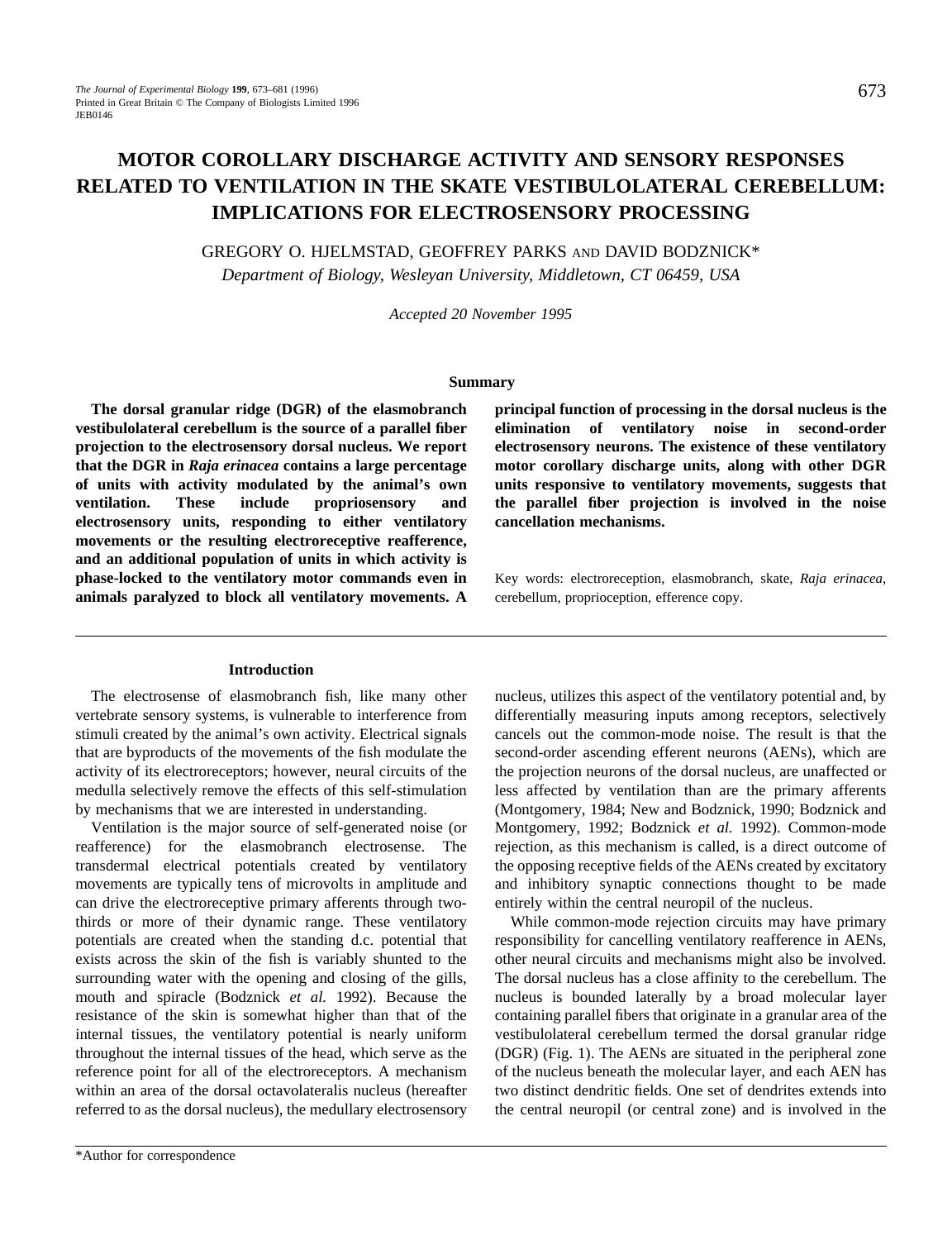#### 674 G. O. HJELMSTAD, G. PARKS AND D. BODZNICK

common-mode rejection circuits already mentioned. A second set of apical dendrites extends in Purkinje cell fashion into the molecular layer, where it receives excitatory and inhibitory inputs from parallel fibers and stellate cells (Paul and Roberts, 1977; Paul *et al.* 1977). What is the nature of these molecular layer inputs? Earlier physiological studies have shown that the DGR contains proprioceptive units responsive to changes in body position and higher-order electrosensory units carrying descending feedback to the dorsal nucleus (Schmidt and Bodznick, 1987; New and Bodznick, 1990; Conley and Bodznick, 1994). These DGR units are somatotopically mapped, and their projection onto the AENs appears to be topographically organized (Schmidt and Bodznick, 1987; Conley and Bodznick, 1994). It is notable that, in these earlier studies, several DGR proprioceptive and electroreceptive units recorded in small samples from freely breathing skates were also modulated by ventilatory movements. This suggests that the parallel fiber projection to the dorsal nucleus might contribute in some way to ventilatory noise suppression. Furthermore, recent studies (Bell *et al.* 1993) suggest that a modifiable efference copy mechanism responsible for cancelling unwanted electrosensory reafference in secondorder neurons of mormyrid fish is mediated by a comparable parallel fiber projection from the caudal cerebellum to the medullary electrosensory nucleus. These findings prompted us to examine the DGR further in terms of its potential link to ventilatory noise reduction in the dorsal nucleus.

We report here that, in single-unit recordings, the spiking activity of the great majority of proprioceptive and electroreceptive units in the DGR of the little skate are modulated by ventilation. Additionally, there is a prominent class of corollary discharge units with activity related to ventilatory motor commands. These results support the hypothesis that the DGR has a central role in an additive mechanism using available sensory cues and motor-commandrelated signals to further reduce the effects of the fish's own ventilatory movements on its electroreceptive system.

### **Materials and methods**

Experiments were performed on specimens of the little skate (*Raja erinacea* Mitchill) obtained locally from Long Island Sound and maintained in seawater aquaria at a temperature of 10–12 °C. Animals were anesthetized by immersion in approximately 0.025 % tricaine methanosulfate. The cranial roof was removed, exposing the brain, and the animal was decerebrated by transection of the forebrain at the optic chiasm. In some experiments, the skate was curarized by intravenous injection of  $2.5-3.5 \text{ mg kg}^{-1}$  tubocurarine chloride or  $0.6-1.0$  mg kg<sup>-1</sup> pancuronium bromide, and artificially respirated with a flow of sea water delivered through the mouth. In others, the spinal cord was transected, allowing natural ventilation, but otherwise immobilizing the animal. All procedures for the care and use of the animals followed NIH guidelines and were approved by the Wesleyan Animal Care and Use Committee.

In curarized animals, the motor branch of the hyomandibular nerve (seventh cranial), which contains the motor signal to the branchial muscles, was exposed, and its activity was recorded with a suction electrode. This multiunit motor discharge was integrated by passing the signal through a low-pass filter, and it was then used as a trigger for histograms of unit activity recorded from the medulla. As a result of this filtering, the histogram trigger (time=0) was delayed and in some cases, depending on the exact setting of the histogram trigger level, followed the onset of motor command activity by several hundred milliseconds. Single or multiple units from the DGR or dorsal nucleus were recorded extracellularly using platinumblack-tipped indium electrodes with resistances ranging from 2 to  $6 \text{M}\Omega$ . In some cases, afferent units from the contralateral anterior lateral line nerve were simultaneously recorded intracranially using glass microelectrodes (20–30 M $\Omega$ ) filled with  $4 \text{ mol} 1^{-1}$  NaCl.

In experiments with freely breathing animals, histograms were triggered from ventilatory movements detected with an isometric force transducer coupled to the gill region. The ventilatory potentials in these fish were measured with a AgCltipped silver wire inserted under the skin on the head of the fish and referenced against a similar electrode in the sea water. The amplitude and polarity of the ventilatory potential could be modified as previously described (Bodznick *et al.* 1992) by passing a d.c. current through a monopolar seawater–agar electrode made from 1 mm i.d. polyethylene tubing and inserted into the gut of the animal *via* the cloaca.

Electroreceptive units were identified by their response to either a 1–20  $\mu$ V cm<sup>-1</sup> uniform field or a 2–100  $\mu$ V dipole field measured at a distance of 1 cm from the closest electrode along the dipole axis and relative to a distant reference. When presented, the dipole was also positioned at the same distance (1 cm) from the fish along the dipole axis. Fields were presented *via* a constant-current stimulus isolation unit and salt-bridge electrodes as 500 ms d.c. steps or as 2 Hz sinusoids. In some cases in spinalized but unparalyzed fish, sensory stimuli induced 'coughs' or extra ventilatory movements. For this reason, histograms triggered by the stimulus were made, and putative electrosensory units were assayed for a consistent short onset latency. This ensured that they were direct responses to the external sensory stimulus and that they were not due to a behavioral artifact, i.e. a proprioceptive response or motor corollary discharge related to the induced movements.

Proprioceptive units were identified by applying a 1 cm lift or depression to the ipsilateral pectoral fin edge. This is known to be an effective stimulus for most DGR proprioceptive units (Conley and Bodznick, 1994).

All spike data were collected and averaged over 40 sweeps using IBM clone personal computers and RHIST software produced by Run Technologies. Data were analyzed statistically using the Student's *t*-test (Sokal and Rohlf, 1981). Sensory responses were evaluated by comparing the average spike rate during the stimulation period with the rate during a comparable prestimulus interval. The modulation of activity during ventilation or fictive ventilation was evaluated by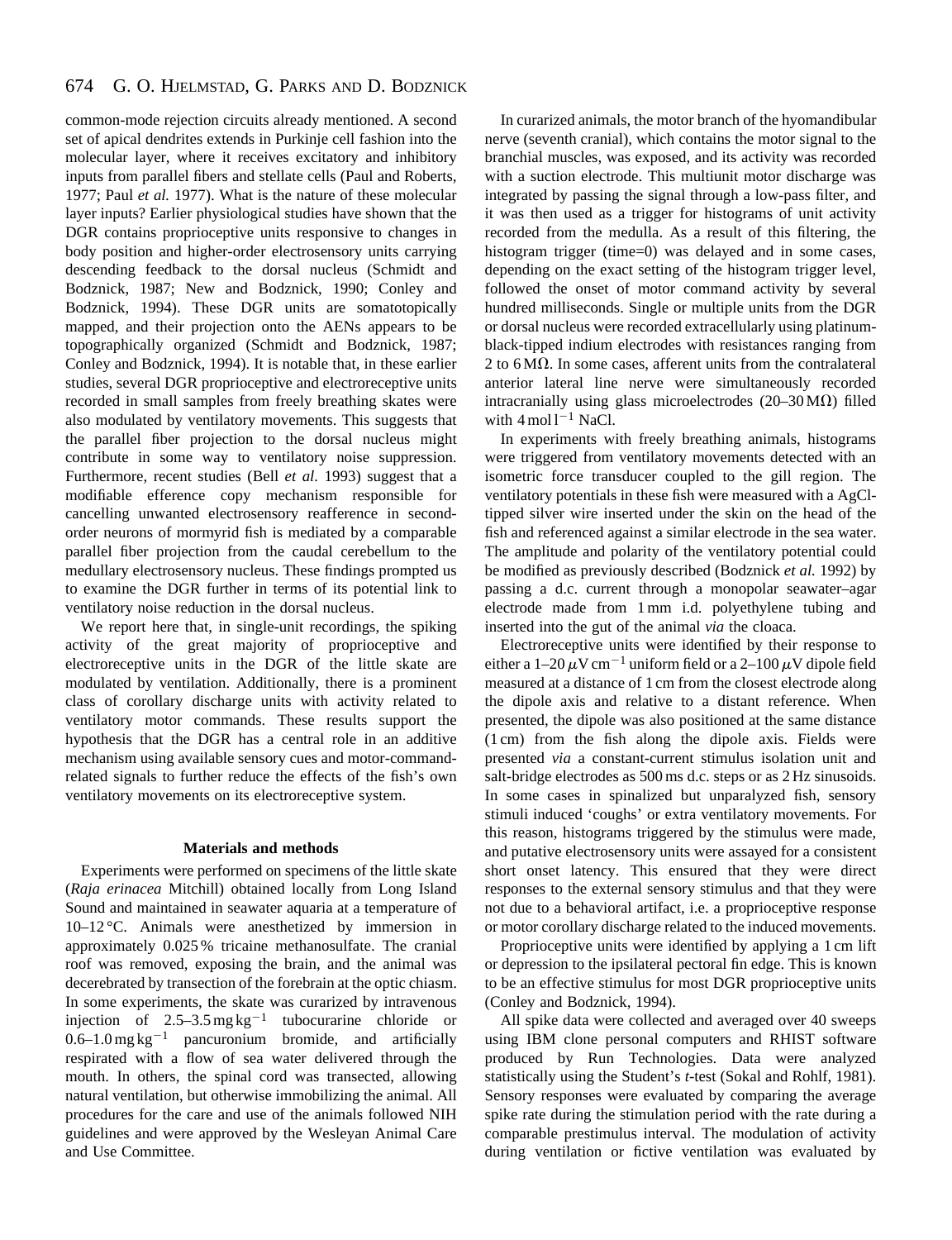comparing the peak-to-peak modulation in spike rate during the active ventilation period with a comparable period just preceding it.

## **Results**

# *Recordings from freely breathing fish*

In recordings from freely breathing skate, the majority of both single units and multiple units in the DGR showed modulation of spiking activity tied to the ventilatory movements. In 13 ventilating animals, 73 % (47 of 64) of the units recorded showed a distinct correlation between unit activity and ventilatory movements. The DGR records often showed several temporal peaks (Fig. 2), roughly correlating with the different movements of the ventilatory cycle (mouth and spiracle closure, contraction and then expansion of the branchial chamber). This 'multi-phasic' pattern is evident in some single-unit as well as multi-unit recordings.

There are several potential sources for the responses seen in the DGR. The responses may be (1) proprioceptive, caused by the ventilatory movements themselves; (2) electroreceptive, caused by the induced transdermal potential changes which modulate the activity of the electroreceptors of the fish during ventilation; or (3) centrally originating corollary discharge signals related to the ventilatory motor commands. We find that all three of these are clearly present in the DGR.

Proprioceptive single units were positively identified by their distinct response to a 1 cm lift to the ipsilateral fin. This



Fig. 1. Cresyl-stained transverse section of the dorsal nucleus and dorsal granular ridge in the skate medulla. The inset (upper right) is a higher-power view of the dorsal granular ridge showing dense granule cells interspersed with much larger, darkly staining Golgi cells. CC, corpus of the cerebellum; DRG, dorsal granular ridge; DON, dorsal octavolateralis nucleus; ml, molecular layer; cz, central zone; pz, peripheral zone; alln, anterior lateral line nerve. Scale bars,  $500 \mu m$  (left),  $100 \mu m$  (right).



Fig. 2. Histogram of multiunit activity recorded from the DGR in a freely ventilating skate. The histogram was triggered by ventilatory movements at time zero. Separate activity peaks were associated with both exhalation and inhalation. In this and subsequent figures, approximate times of exhalation and inhalation are indicated by black and gray bars, respectively. Following inhalation, there is an interval without movement, the duration of which is variable and depends on the overall ventilatory period (which can range from 1.5 s to more than 5 s). The increased firing rate at the end of the histogram is due to the onset of the next ventilatory cycle.

is a stimulus previously shown to be effective for the great majority of DGR proprioceptive units (Conley and Bodznick, 1994). Of those ascertained to be proprioceptive, 58 % (7 of 12) responded to ventilation (Fig. 3). Surprisingly, in this small sample, the receptive field of a proprioceptive unit for fin movements was not a clear predictor of whether the unit would be affected by ventilation. Units sensitive to movements of the caudal portion of the pectoral fin were as likely to exhibit ventilatory modulation as those with rostral receptive fields nearer the level of the branchial chamber.

Electroreceptive units in the DGR were also modulated by ventilatory movements. In 85 % (22 of 26) of the electroreceptive units recorded, spiking activity was significantly modulated by ventilation (*t*-test; *P*<0.05), usually quite strongly so. When presented as histograms, the responses of the units usually reflected the profile of the ventilatory potential, with the modulation of the units being largely or totally predicted by the modulation pattern of the electroreceptive primary afferents (Fig. 4). However, this was not always the case. Occasionally, an electroreceptive unit exhibited additional activity that was not linked to the ventilatory potential or to the activity of the primary afferents. This was further demonstrated in the following experiments in which the ventilatory potential was experimentally altered.

As already described, the measured ventilatory potential of the animal is actually the fluctuation in a transcutaneous d.c. potential resulting from the variable shunting of the d.c. potential with opening and closing of the mouth, spiracle or gill openings. The driving current for the ventilatory potential appears to be linked to the ionic gradient between the animal and its external milieu. By changing this driving force, we can effect either an increase or a decrease in the ventilatory potential, even though the amount of shunting remains unchanged. Completely offsetting the driving current by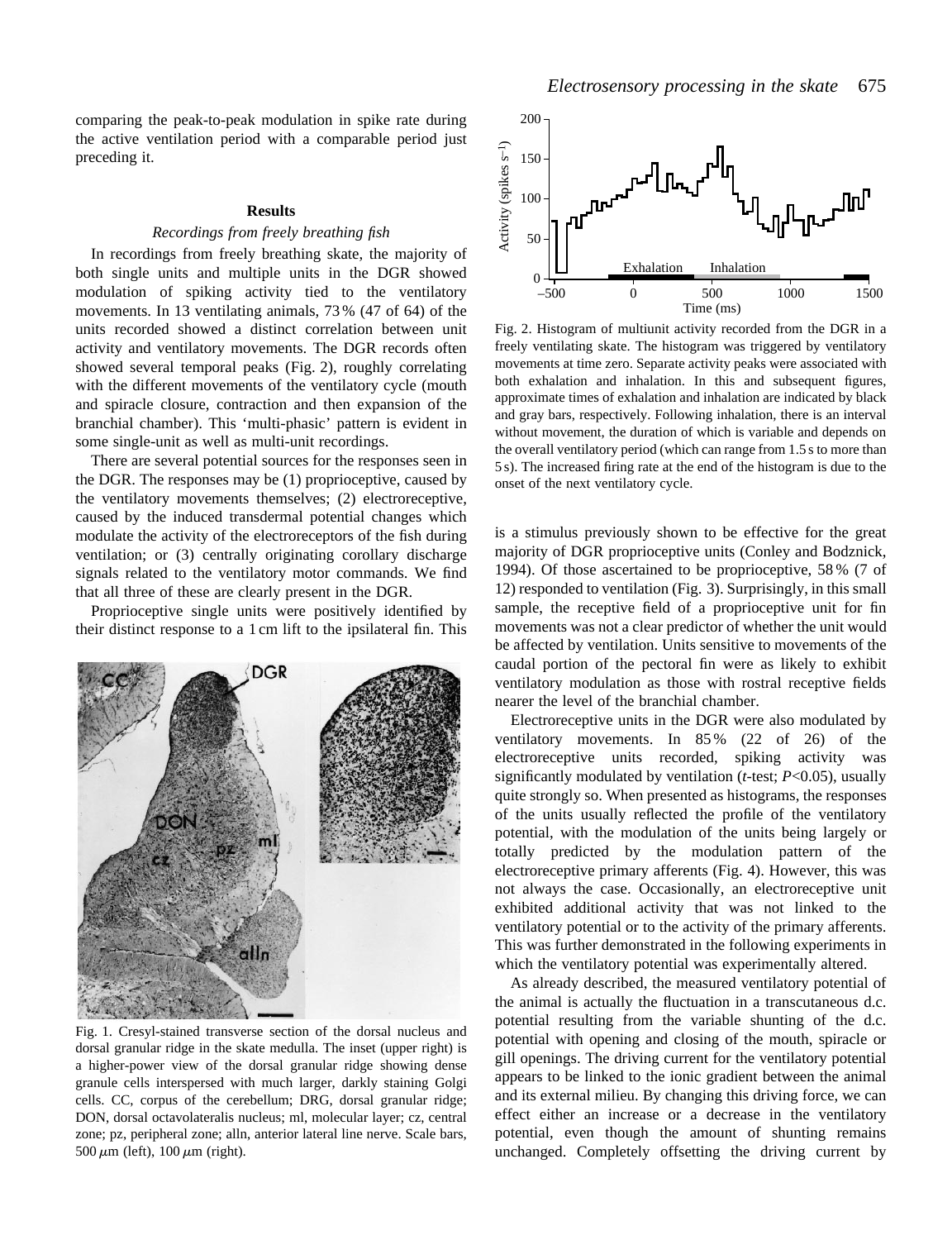

Fig. 3. (A) Example histogram of a DGR propriosensory unit responsive to the movements of both exhalation and inhalation. (B) The response of the same unit to a 1 cm, 4 Hz sinusoidal lift to the ipsilateral fin (shown above the histogram).

passing a constant current of an appropriate magnitude into the gut of the animal entirely negates the ventilatory potential. This potential can be monitored with a silver wire embedded under the skin or, more effectively, by monitoring the activity of electrosensory primary afferents which are all affected in the same way by the transdermal ventilatory potentials (for a more detailed explanation, see Bodznick *et al.* 1992).

Fig. 5A demonstrates an example of a DGR electrosensory unit with two parts to its response. An excitatory phase occurs just before the onset of exhalation, when there no is corresponding change in firing of the primary afferents. The unit also displays a burst of activity associated with the decline in afferent activity (perhaps a post-inhibitory rebound) following inhalation. By passing a constant current into the gut of the skate, we were able to cancel completely the ventilatory potential modulation (Fig. 5B; the primary afferent has a flat response). The burst in the DGR unit associated with inhalation disappears, but the early excitatory phase is untouched. Enhancement of the ventilatory potential by the same means (Fig. 5C) causes an excitation of the unit correlated with the inside-negative phase of the ventilatory potential, again with the apparently non-electroreceptive phase unchanged. The source of the non-electroreceptive phase in these units is unclear from these data alone, but further experiments indicate that it is due to a centrally originating corollary discharge of ventilatory motor commands.

#### *Recordings from curarized fish*

In order to measure corollary discharge activity of the motor



Fig. 4. Example of a DGR electroreceptive unit. The unit shows a response (A) to the ventilatory potential very similar to that recorded simultaneously from a single electroreceptive primary afferent (B), which is indicative of the uniform modulation of the primary afferents. In this fish, the ventilatory potential slightly inhibits the electroreceptive primary afferents during exhalation and excites them during inhalation.

commands, it was necessary to eliminate both proprioceptive and electroreceptive modulation during ventilation. Paralyzing the skate with curare effectively eliminates all ventilatory movements and associated sensory signals. However, the rhythmic ventilatory motor discharge which was recorded from the seventh cranial nerve continues with a normal period of 2–3 s for many hours and is still present, though usually with a longer period, after 3 or more days.

In 25 cases where the animal was curarized, 43 % (71 of 164) of the units recorded in the DGR were modulated with the fictive ventilation. The ongoing activity of a unit, the onset latency of its response relative to the motor discharge and the duration of that response are all highly variable between recorded units (Fig. 6), even in a single animal. Additionally, the shape of the response histogram varies among units. Some units (Fig. 6A) show a multi-phasic response similar to the response shown in Fig. 2. The onset latencies of unit activity with respect to the motor discharge are spread throughout the ventilatory cycle (Fig. 7), with the activity in the majority of units falling within the period of the fictive ventilatory activity, i.e. during the period when ventilatory movements would normally be taking place rather than in the intervals between.

Of the units recorded in paralyzed animals which could be classified as having corollary discharge activity, 44 % (31 of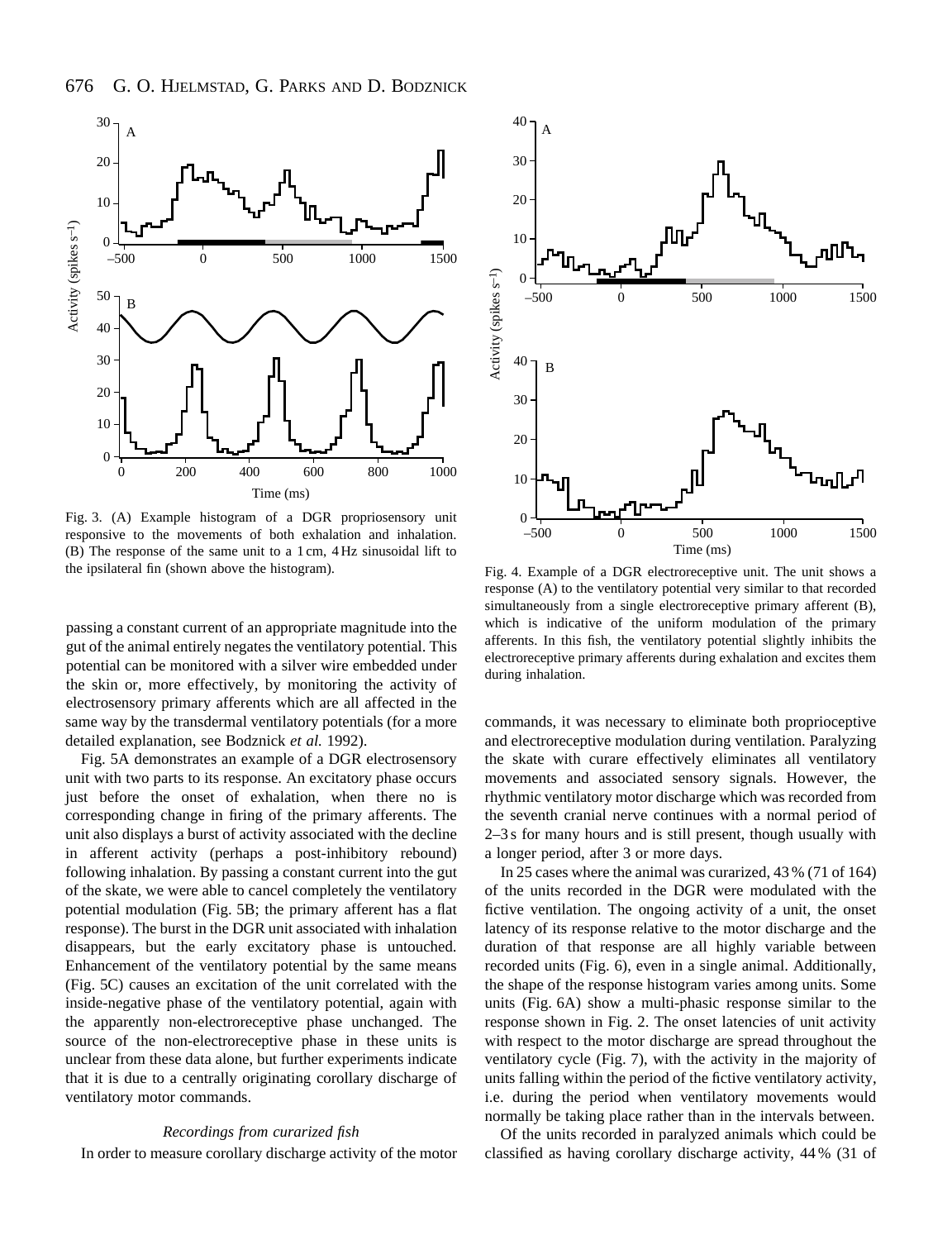71) also responded to extrinsic electric fields and 4 % (3 of 71) responded to both electric fields and proprioceptive stimuli. Thirty-one of the units (44 %) showed only corollary discharge activity. Electroreceptive and proprioceptive responses in the remaining six units were not determined. In two units where it was examined, the effects of sensory stimuli appeared to show simple summation with the command-related activity. No synergistic interactions were found when the electric or proprioceptive stimuli were presented at different phases of the fictive ventilatory cycle. We did not thoroughly characterize the electroreceptive or proprioceptive responses of motor corollary discharge units, but several observations can be noted. The electrosensory receptive fields of the units were large and poorly defined like those of the DGR electroreceptive units recorded earlier (Conley and Bodznick, 1994), some of which may also have been corollary discharge units. Consistent with their large receptive fields, these DGR units generally responded well to large-scale uniform electric fields or to

whole-body, common-mode electric field stimuli similar to ventilatory potentials but created in this case by delivering current through an electrode in the gut of the fish.

Throughout this study, units were characterized as proprioceptive only if they responded in a specific phaselocked fashion to fin movements or passive displacements of the body wall, mouth or spiracle. Most of the corollary discharge units were not proprioceptive by these criteria. However, in many of the corollary discharge units, spiking activity was clearly altered during the proprioceptive stimulation but in a nonspecific way, not linked to any particular aspect of the sensory stimulus. The altered firing rates of the units in these cases was not accompanied by any detectable change in the ventilatory command signal.

Although curarizing the animal blocked all visible movements and reduced the ventilatory potential below measurable levels, the possibility remained that the apparent motor corollary discharges were actually highly amplified



Fig. 5. Ventilatory modulation of an electroreceptive DGR unit (upper traces in A–D) and simultaneously recorded electroreceptive primary afferent (lower traces). (A) The DGR unit shows (1) a signinverted response to the ventilatory potential, i.e. the DGR unit responds with a burst of activity to the decline in afferent firing, and (2) excitation just prior to exhalation when there is no corresponding primary afferent response. (B,C) Constant current applied through the gut of the animal alters the ventilatory potential, as shown by the primary afferent response. (B) Cancelling the ventilatory potential eliminates the electroreceptive response in the DGR unit, but not the activity prior to exhalation. (C) Increased current reverses the ventilatory potential. The DGR unit is now excited during afferent inhibition. (D) Return to baseline (note the changed scale for activity).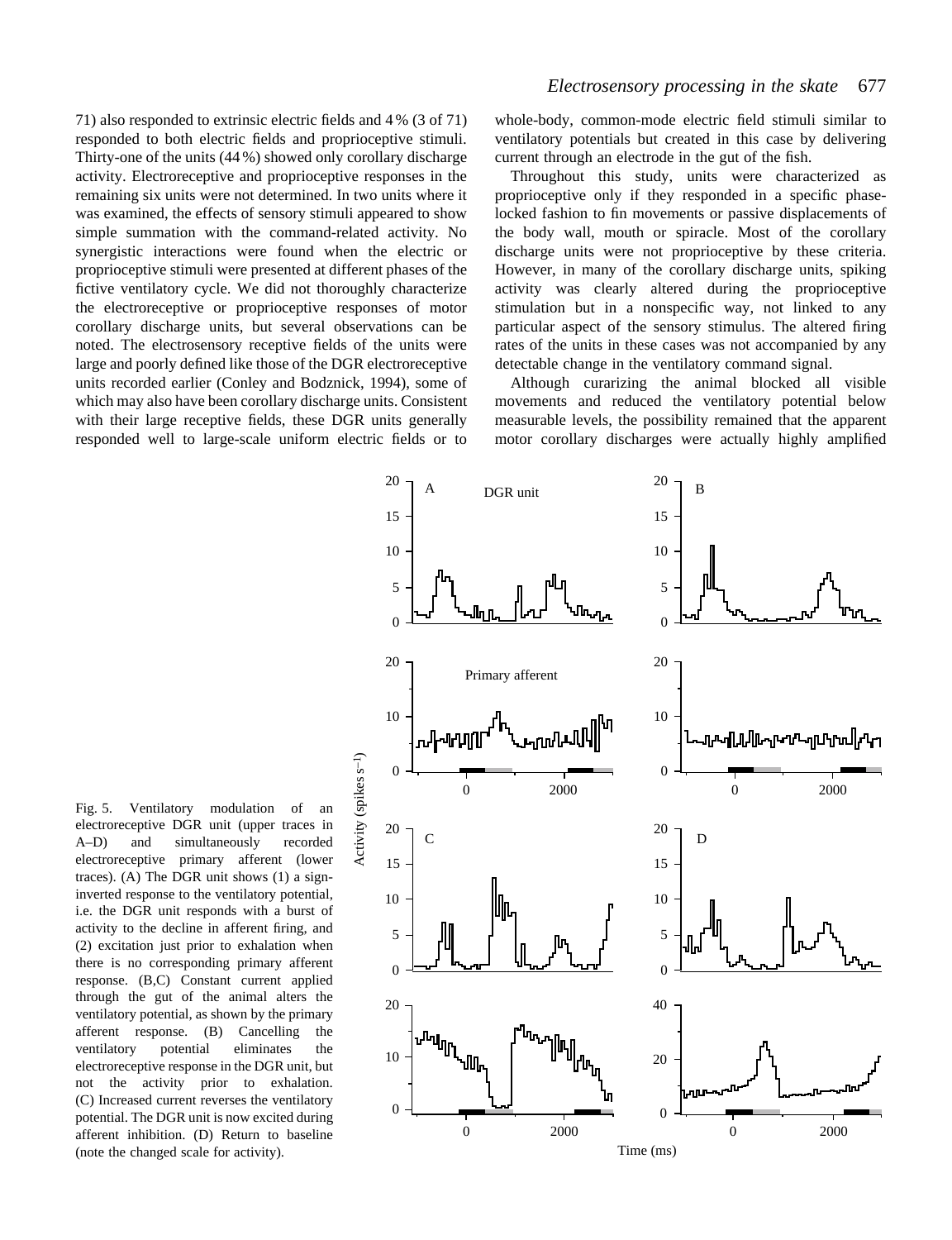

Fig. 6. (A–C) Histograms showing the activity of three corollary discharge units from one animal illustrating the variety of response patterns observed. Motor discharge (D) was recorded with a suction electrode from the motor root of the seventh cranial nerve. Histograms were triggered by the onset of the motor discharge as described in the Materials and methods section.

responses to imperceptible ventilatory movements. To control for this possibility, we bilaterally transected the lateral line nerves, cranial nerves V, VII, IX and X, and the spinal cord, thus completely eliminating the possibility of ventilatory movements and also isolating the brain from propriosensory or electrosensory inputs. The motor discharge of the seventh cranial nerve was recorded intracranially, medial to the transection of the seventh nerve. Multiple-unit recordings made in such a nerve-transected animal continued to show a clear ventilatory modulation. Fig. 8 shows multi-unit corollary discharge activity in a curarized animal (Fig. 8A) and in an animal with cranial nerves and spinal cord transected (Fig. 8B). Both multi- and single-unit recordings demonstrated that the corollary discharge signals were present throughout the DGR. The traces of Fig. 8A suggest a gradual shift in onset latency of the corollary discharge responses along the length of the DGR. However, while there was variation in the amplitude and timing of multi-unit responses at different



Fig. 7. Distribution of onset latencies of corollary discharge activity in 68 DGR units measured in relation to the motor discharge recorded from the seventh cranial nerve. Three units did not have discrete onsets and were not included in this histogram. The labels indicate estimated times of ventilatory movements and are subject to error due to the variable phase delays in the trigger as indicated in the Materials and methods section.

recording locations, our additional records did not show systematic changes either along the rostro-caudal axis or with depth. Similar multi-unit discharges related to the ventilatory motor commands were recorded from the lateral granular area just rostral to the DGR, but these were generally smaller in amplitude and more difficult to find.

The sole output of the DGR is *via* the parallel fiber pathway terminating on the AENs in the dorsal nucleus. We looked to see whether the activity of AENs was affected by the ventilatory signals in the DGR by bilaterally transecting the anterior lateral line nerve in freely breathing animals to remove all electroreceptive input. In five of eight AENs, the activity was robustly modulated during ventilation and, as expected, none was responsive to applied electric fields. Two examples are provided in Fig. 9. Of the remaining three AENs, two showed some modulation, while the third was silent.

#### **Discussion**

It is apparent from these experiments that the activity of most DGR units is modulated by ventilatory movements. Earlier studies of the DGR also showed that the majority of propriosensory units (59 %, New and Bodznick, 1990) and electrosensory units (53 %, Conley and Bodznick, 1994) responded to ventilation. The percentage of electrosensory units showing ventilatory modulation in the current studies (85 %) is higher than those previously found, but this difference might be attributable to the small sample sizes. The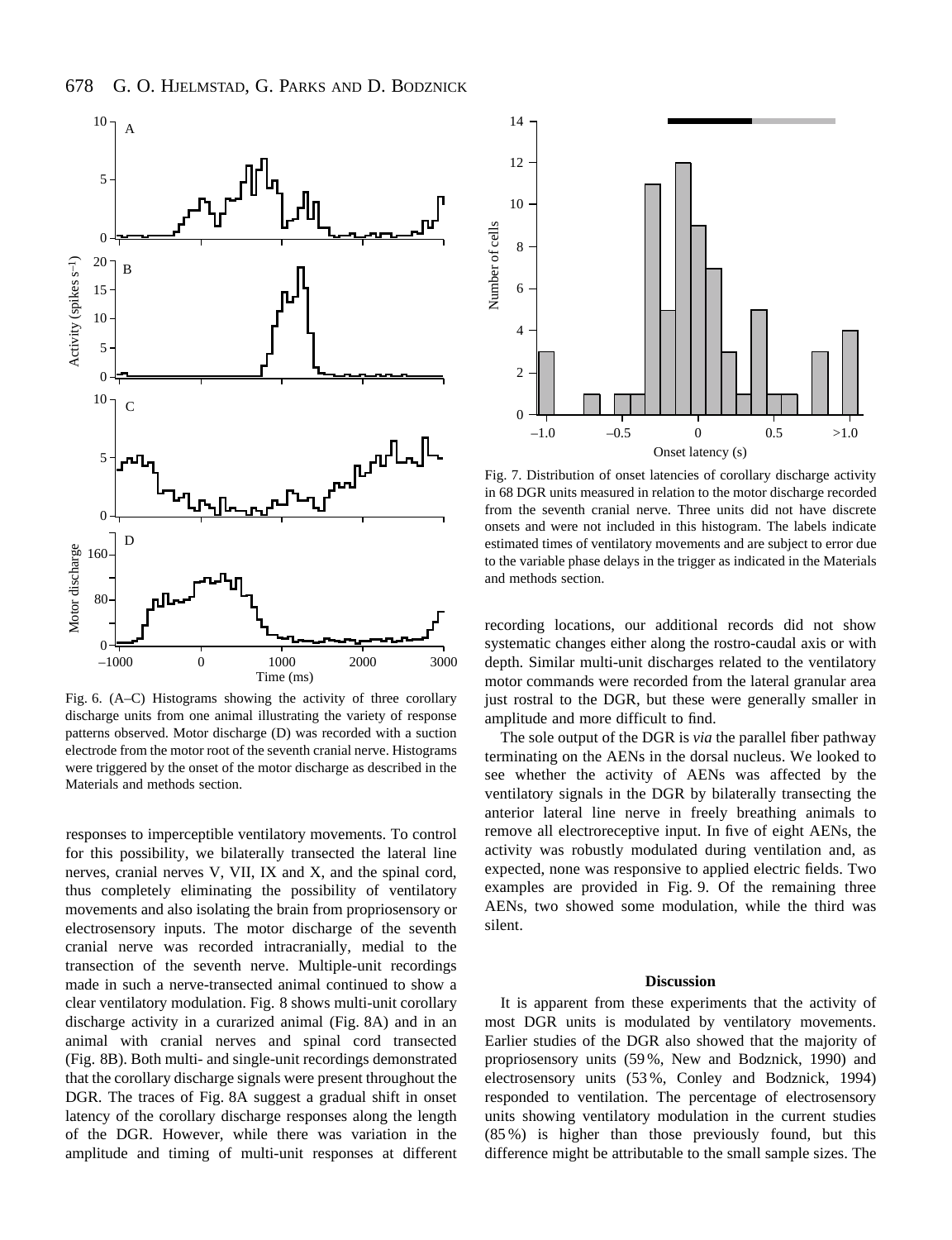

Fig. 8. Multiunit recording in two paralyzed skate from the DGR sites indicated on the dorsal view of the hindbrain (on the left). Response strength and delays varied within single recording tracks and among tracks, but corollary discharge activity was present throughout the DGR. Animal A was curarized. In animal B, the spinal cord was transected at the obex and cranial nerves V, VII, IX and X, and the lateral line nerves were bilaterally transected within the cranium. Hindbrain drawing is courtesy of R. G. Northcutt.

major new finding of the current study is that a substantial proportion of DGR units carry centrally generated corollary discharge signals of the ventilatory motor commands.

Among the DGR corollary discharge units, there is a great variation in temporal firing patterns and onset latencies relative to the start of the ventilatory cycle. A portion of the apparent variability in onset timing is certainly due to variation in the exact timing of the histogram trigger relative to the actual onset of the ventilatory motor command in cranial nerve VII. However, this does not appear to be responsible for most of the variation as a wide range of onset times are seen in even single animals (see Fig. 6) where the timing of the histogram trigger relative to the motor command is constant. The great variation in the onset times of the DGR corollary discharge units is not unexpected if the motor commands for different component movements of the ventilatory cycle each send their own distinct corollary discharge signals to the DGR. The ventilatory cycle comprises several different movements (mouth, spiracle and branchial musculature). Activity that appears to be coincident with each of these different movements can be seen in DGR unit responses. The mouth movements are driven by a motor discharge in cranial nerve V, and nearly synchronous bursts in nerves VII, IX and X elicit contractions in the branchial adductor muscles (Robert and Ballintijn, 1988). Our recordings confirmed this pattern; the discharge from the motor root of nerve V preceded those of nerve VII by the same period as those two phases of ventilation (data not shown).



Fig. 9. Two examples of ascending afferent neuron activity in a freely breathing animal in which the anterior lateral line nerves were transected bilaterally to eliminate all electroreceptive inputs. Units were unresponsive to electric fields, as expected, but continued to be clearly modulated by ventilatory movements, presumably driven by proprioceptive and corollary discharge inputs from the DGR.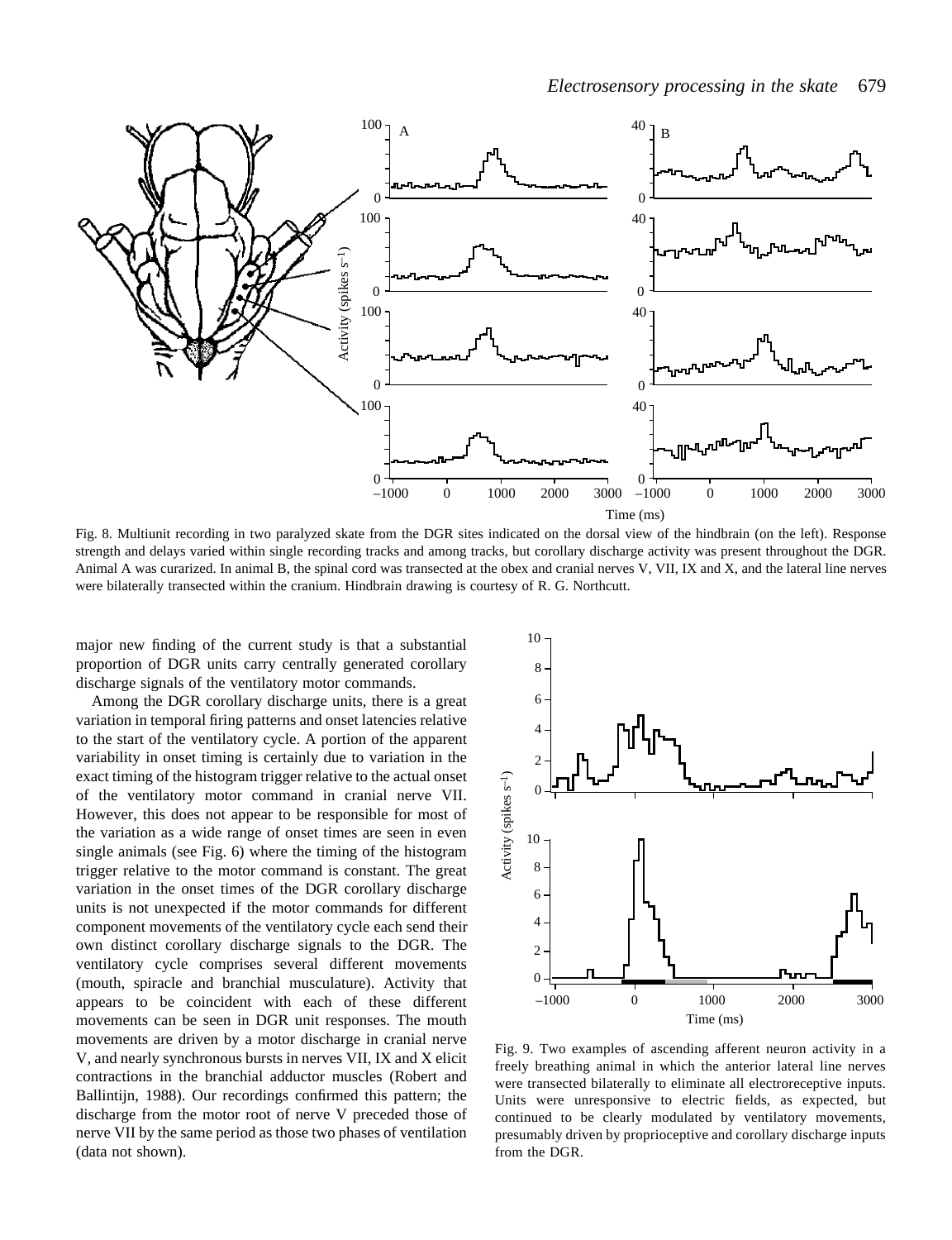#### 680 G. O. HJELMSTAD, G. PARKS AND D. BODZNICK

Almost half of the motor corollary discharge units we studied in curarized skate also respond to electrosensory stimuli and a much smaller proportion are also proprioceptive, so the ventilatory modulation recorded from some DGR electrosensory and propriosensory units in freely breathing skate may be in part motor-command-related activity rather than sensory responses. This was clearly shown to be the case in several electrosensory units when the transdermal potentials associated with ventilatory movements were experimentally reduced to zero. However, the electrosensory units in the DGR are in general also quite responsive to the common-mode ventilatory potentials themselves, and this accounts for most of the ventilatory modulation in these units. This seems particularly significant in view of the fact that in most lower-order units, including many AENs, responses to ventilatory potentials and other commonmode stimuli are actively suppressed (Bodznick *et al.* 1992), and it also raises the question of just what is the source of the responses to common-mode stimuli in the DGR. The DGR receives no direct input from primary afferents (Schmidt and Bodznick, 1987); its electrosensory inputs appear to descend from isthmic or midbrain nuclei (Bodznick and Boord, 1986; Conley and Bodznick, 1994). Responses to common-mode stimuli in the DGR therefore, must be either (1) reassembled by summation of inputs from neurons that are themselves only weakly responsive to common-mode signals, or (2) relayed indirectly from a fraction of AENs that do not exhibit commonmode rejection.

The recordings from curarized animals show that proprioceptive units that also show motor corollary discharge activity are rare. Thus, in most cases, the ventilatory modulation in proprioceptive units recorded in freely breathing animals is presumed to be in response to the actual movements of mouth, spiracles or branchial chambers. In one unit it was possible to confirm this by eliciting proprioceptive responses to passive movements of the mouth and spiracle. However, in most units the propriosensory nature of the ventilatory modulation was not confirmed experimentally because of the difficulty of creating passive movements that were similar to the actual ventilatory movements. For this same reason, our small sample may also have missed proprioceptive units that are responsive only to ventilatory and not to fin movements. The presence of motor-command-related activity in some proprioceptive units in freely breathing skate might account for the apparent discrepancy between some of the receptive fields of some units for fin movements and their likelihood of responding to ventilatory movements.

In summary, we have identified three kinds of units in the DGR with activity related to ventilation, those carrying a corollary discharge of the ventilatory motor commands, and two types of purely sensory units: proprioceptive and electroreceptive (although we cannot rule out the possibility that these sensory units might exhibit corollary discharge activity related to movements other than ventilatory movements). About half of the ventilatory corollary discharge units also respond to the sensory stimuli related to ventilation. Because of the difficulty of identifying corollary discharge

units in freely breathing animals, the relative proportions of these unit types is uncertain, but together it appears that they represent nearly 75 % of all recordable DGR units.

It should be noted that the anatomical identity of the cells corresponding to the units we have recorded is not known. Given the extremely small size, high packing density and notorious difficulty of recording from granule cells, it seems unlikely that they are the source of any of the unit recordings. Some proprioceptive units may represent fibers afferent to the DGR as Conley and Bodznick (1994) argued on the basis of the distinctive short-duration spikes of the units and the fact that they are recorded selectively by relatively high-resistance glass microelectrodes. A possible source of most other proprioceptive units is the Golgi cells, which are much larger than granule cells and are sparsely distributed throughout the DGR (Fig. 1). Most DGR units have relatively large spikes in the extracellular records. The recordings are generally quite stable, and individual units are sometimes held even while advancing the electrode tip several tens of micrometers. The packing density of the Golgi cells is also more consistent with the frequency with which the DGR units are encountered. If the recordings are from Golgi cells, then, while they serve to establish the kinds of information that reach the DGR, they do not allow us to know exactly what form this information takes in the parallel fiber projection to the dorsal nucleus. This is important information for any model of the role of the parallel fiber system in electrosensory processing, but it must await future studies and perhaps also the development of more advanced recording methods.

The indication from our results is that the DGR is supplied with virtually all of the sensory and motor-command-related information available to the animal concerning its own ventilatory movements. As noted above, the only significant output of the DGR is through the parallel fiber axons of the granule cells that form the molecular layer of the dorsal nucleus (Schmidt and Bodznick, 1987). The AENs, which are the projection neurons of the dorsal nucleus, have apical dendrites in this molecular layer and the measurements made in the present study in animals with electroreceptive afferents transected show that the AENs in fact do receive proprioceptive and/or command-related signals associated with ventilation. What is the use of these signals to neurons whose role is to process and relay electrosensory information to higher brain centers? We believe that the molecular layer inputs may be part of an additive mechanism to cancel reafference that is not entirely removed by the common-mode rejection circuits of the central zone of the dorsal nucleus.

Earlier workers (New and Bodznick, 1990) did not discount a role for the DGR in ventilatory noise cancellation by the AENs, but argued against it on the basis of the fact that, among the DGR units showing ventilatory modulation, there was a wide range of phase relationships between the activity modulation and the ventilatory movements; many were not in phase with the common-mode ventilatory reafference in the electroreceptive afferents recorded from the same animal. The same observations apply to the motor-command-related signals recorded from the DGR units in the present study; most are not of the same phase